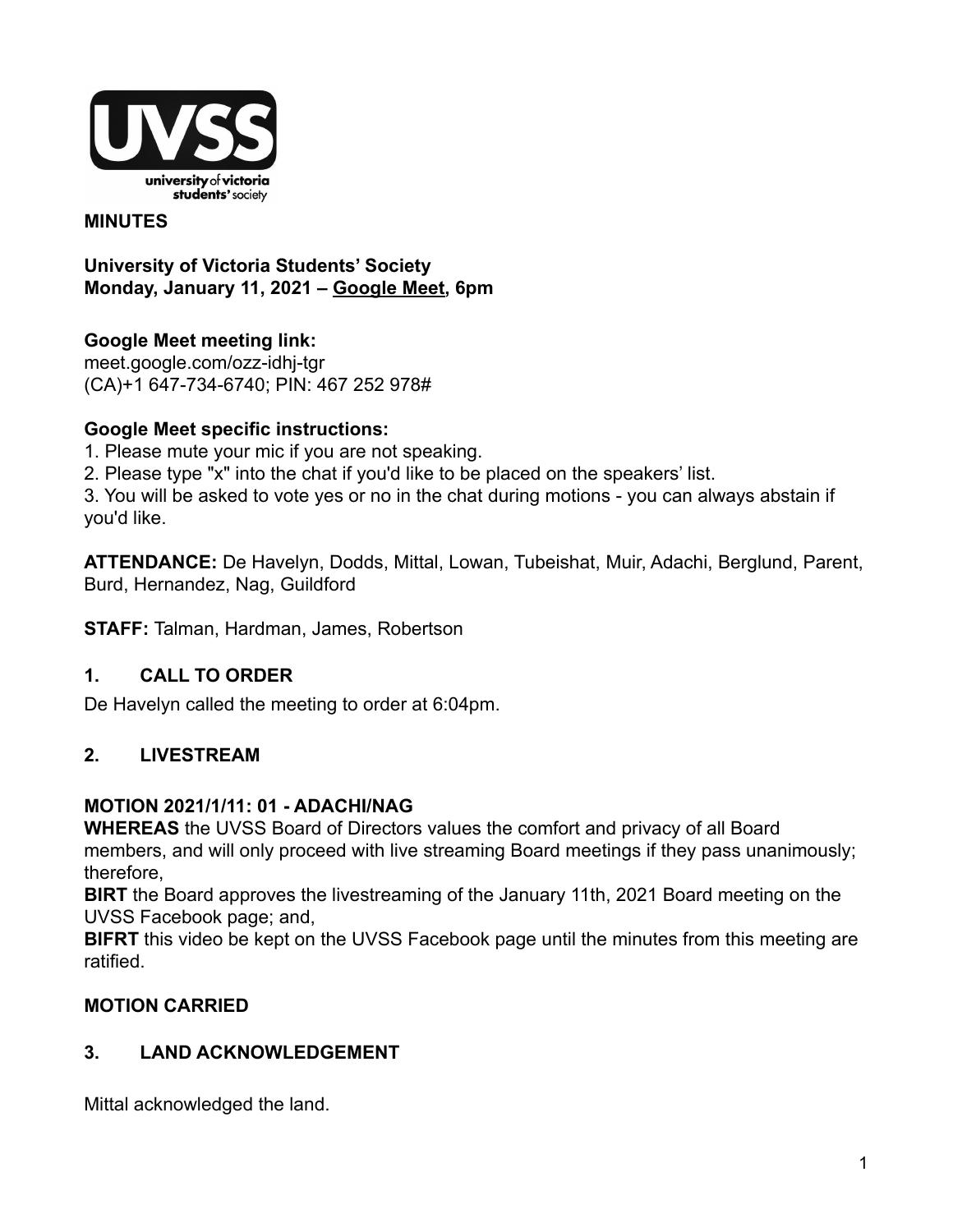## **4. ADOPTION OF AGENDA**

#### **a. Adoption of Agenda**

i. 2021/01/11

#### **MOTION TO ADOPT - DODDS/MUIR**

#### **MOTION TO AMEND - TUBEISHAT/MUIR**

Add to the following motions the respective ratified lists:

MOTION 2021/1/11: 08 - The ratified list of clubs and their respective funding allocations

MOTION 2021/1/11: 09 - The list of Special Project Grants

MOTION 2021/1/11: 10 - The list of course unions and their respecting funding allocations

And add Blecha's Board Report to Agenda.

#### **MOTION CARRIED**

#### **MOTION TO AMEND- HERNANDEZ/BARKOWSKY**

Add the following Motion :

MOTION 2021/01/11: 00 - HERNANDEZ/

WHEREAS Open Education Resources are teaching, learning, and research resources whose authors allow others to use, distribute, keep, or make changes to them; and,

WHEREAS the price of course materials can be a large barrier to education; and, WHEREAS Open Education Resources provide students significant cost savings each year; and,

WHEREAS many directors on the UVSS Board campaigned on post-secondary affordability and accessibility; and,

WHEREAS the UVic Division of Learning and Teaching Support and Innovation (LTSI) is coordinating the distribution of grants for the creation of Open Education Resources, of which a considerable sum will employ students as research assistants; therefore,

BIRT the Board approves the allocation of \$1000 from Donations and Grants to LTSI's Open Education Resources grant.

#### **MOTION CARRIED**

#### **b. Adoption of Minutes**

i. 2020/12/14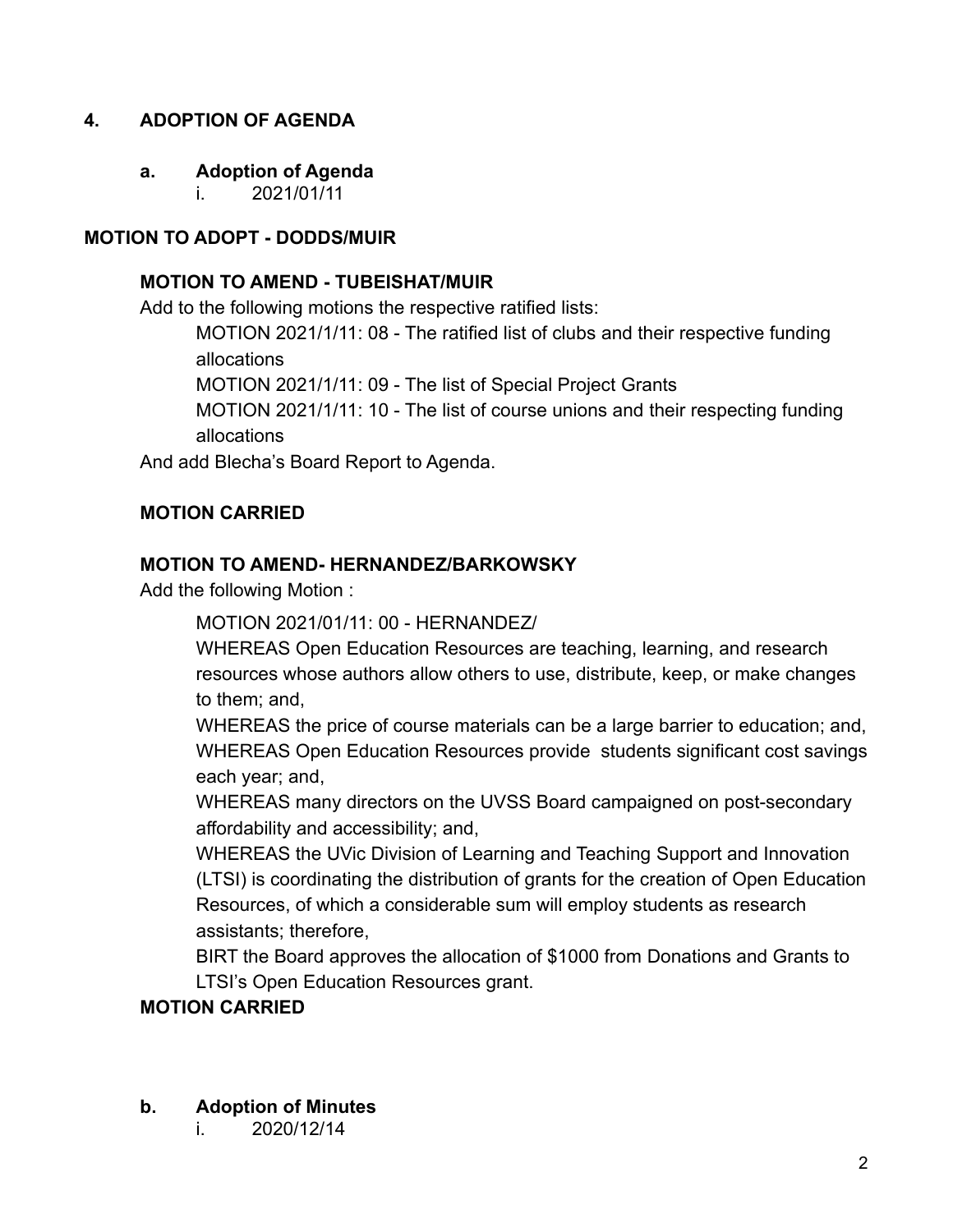## **MOTION TO ADOPT- ADACHI/NAG**

#### **MOTION CARRIED**

## **5. PRESENTATIONS & ANNOUNCEMENTS**

#### **a. PRESENTATIONS**

i. Presentation from Craig MacDougall, Vancity Wealth Advisor.

#### **b. ANNOUNCEMENTS**

#### **6. REPORTS**

#### **a. EXCLUDED MANAGERS**

#### **b. PORTFOLIOS**

- 1. Campaigns and Community Relations
- 2. Finance and Operations
- 3. Outreach and University Relations
- 4. Student Affairs
- 5. Events
- 6. International Student Relations

#### **COMMITTEES AND COUNCILS**

- 1. Electoral
- 2. Executive Committee
- 3. Food Bank & Free Store
- 4. Peer Support Centre

#### **CONSTITUENCY ORGANIZATIONS & NSU**

- 1. GEM
- 2. NSU
- 3. Pride
- 4. SOCC
- 5. SSD

#### **WORKING GROUPS**

1. PIRG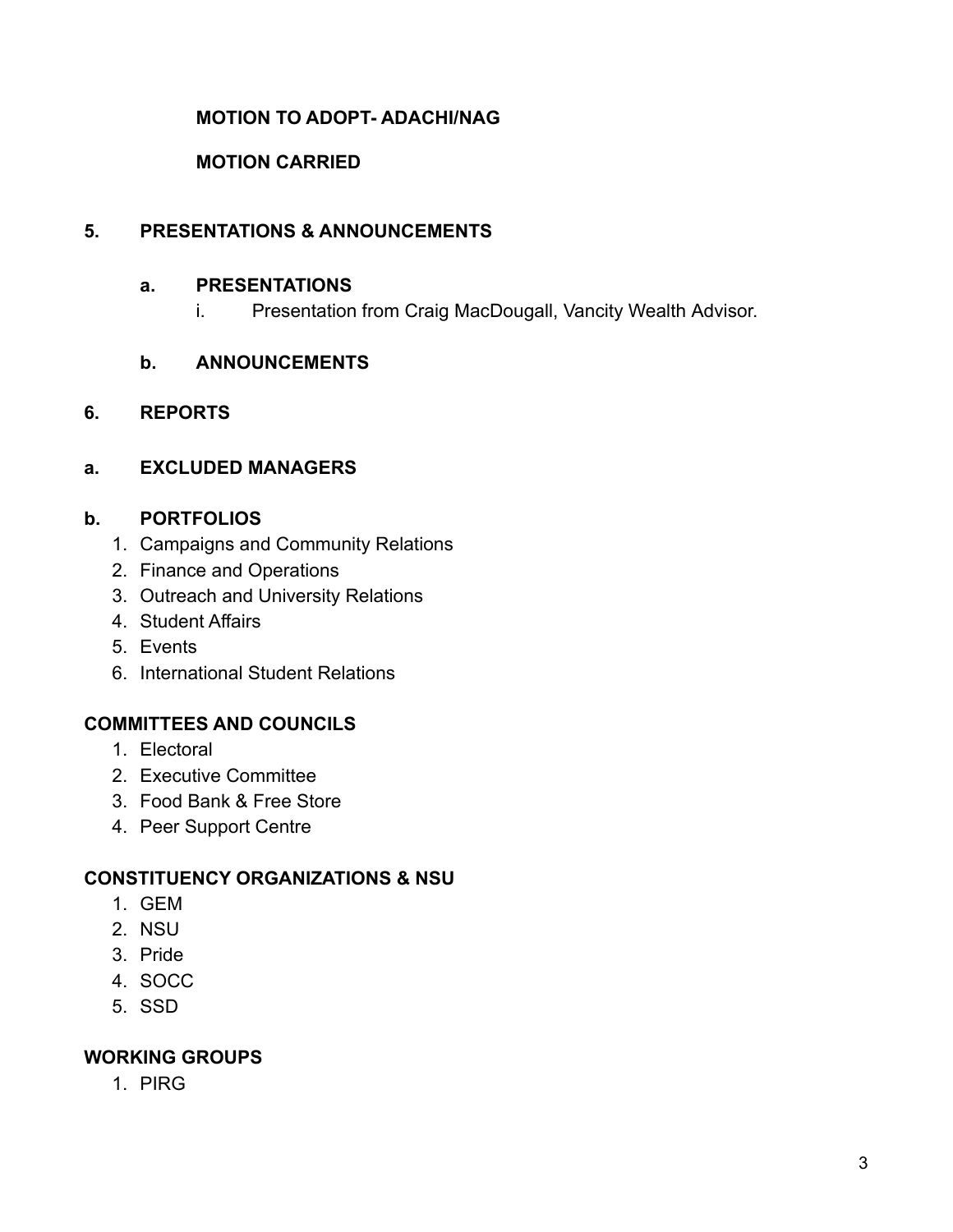### **8. MAIN MOTIONS**

## **a. PRIORITY BUSINESS**

# **MOTION TO MOVE MOTION 05- MITTAL/LOWAN**

Move motion to after reports. **MOTION CARRIED**

# **MOTION 2021/01/11: 05 - BURD/MITTAL**

**WHEREAS** the Parent Child Care Bursary Fund is currently invested in the Endowment Fund which is managed by the UVic Foundation Board; and,

**WHEREAS** the Endowment Fund has significant investments in the fossil fuel industry; and **WHEREAS** the fossil fuel industry has proven to exacerbate the climate crisis and disproportionately cause damage to Indigenous communities; and,

**WHEREAS** the UVSS values sustainability, decolonization, and social justice; therefore, **BIRT** the UVSS Board of Directors acknowledge the financial terms outlined in Appendix A and B.

**BIFRT** the UVSS Board of Directors approves writing a letter to the University of Victoria Foundation Board to request the transfer of the Parent Child Care Bursary Funds from the UVic Foundations Main Investment Pool to the UVic Foundations Fossil Fuel Free Investment Pool.

#### **MOTION CARRIED**

# **7. QUESTION PERIOD (15 mins)**

#### **MOTION 2021/01/11: 02 - LOWAN/NAG**

**WHEREAS** the Board of Directors Policy 1.6.b.v. stipulates that "Portfolio DALs shall be elected at the first Board meeting of the elected term, with the option for changes at the first Board meeting of each semester."

**BIRT** nominations be opened for Directors at-Large to change portfolios according to the following vacancies:

**Outreach and University Relations** (one vacancy) Nominations: Marran Dodds

**Finance and Operations** (one vacancy) Nominations: Jana Barkowsky

**International Student Relations** (one vacancy) Nominations: N/A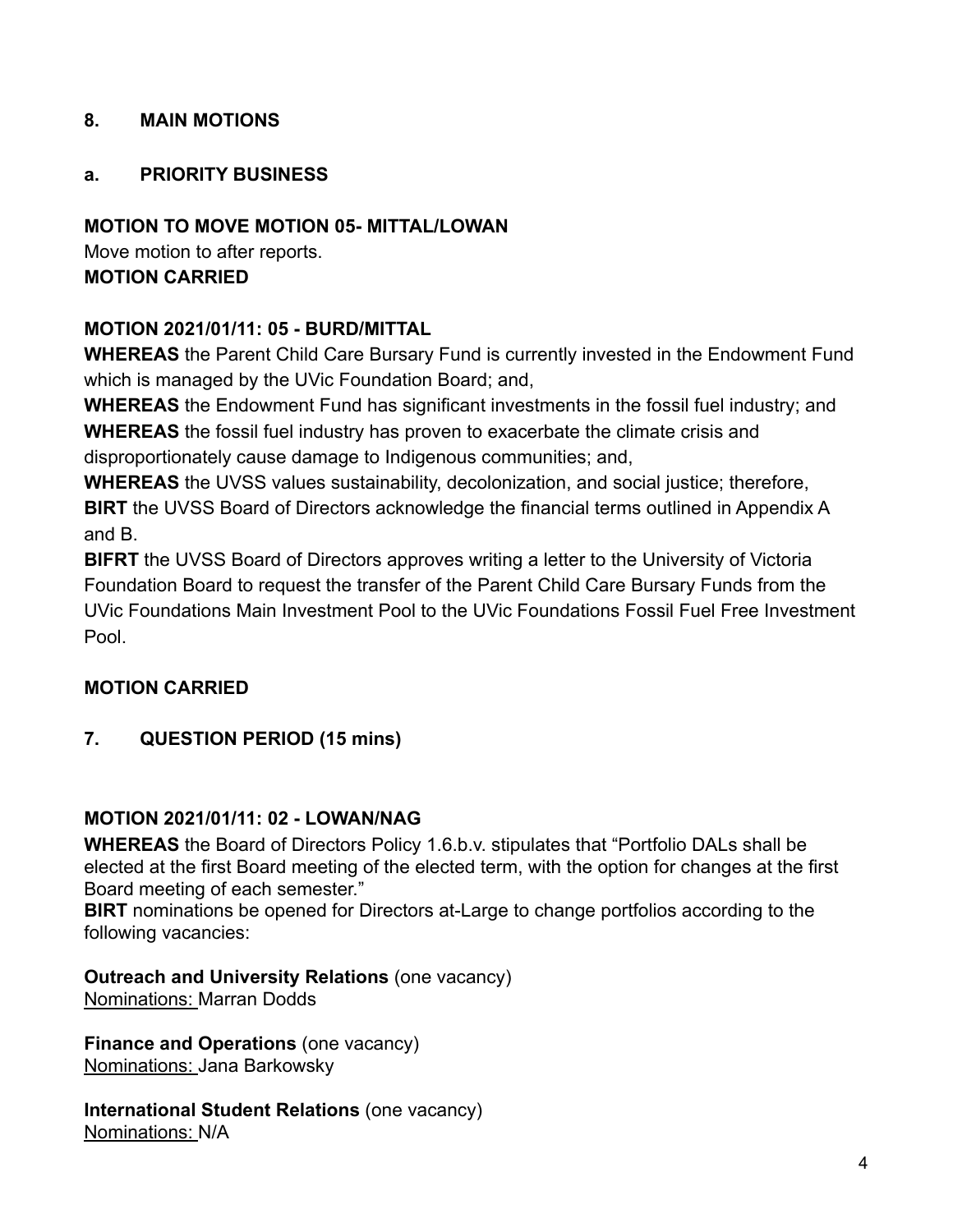**Events :** N/A

# **Student Affaires:** N/A

Dodds is acclaimed to Outreach and University Relations.

Barkowsky is acclaimed to Finance and Operations.

# **MOTION CARRIED**

## **MOTION 2021/01/11: 03 - LOWAN/ADACHI**

**BIRT** nominations be opened for undergraduate student representatives to fill vacancies on the following UVic committees:

- Search Committee for the Chair of the Department of Chemistry : Lindsey Frederiksen is acclaimed.
- SupportConnect Advisory Group : Sophie McLntrye is acclaimed. ; and
- Vikes Nation Advisory Council : Michael Kedge is acclaimed.

# **MOTION CARRIED**

## **MOTION 2021/01/11: 04 - LOWAN/MUIR**

**WHEREAS** Monday, April 5, 2021 is the statutory holiday of Easter Monday and a UVSS board meeting is currently scheduled on that date; therefore, **BIRT** that the UVSS board meeting on Monday, April 5, 2021 is cancelled.

# **MOTION CARRIED**

# **MOTION 2021/01/11: 06 - LOWAN/TUBEISHAT**

**WHEREAS** the Director of Campaigns and Community regularly advocates for student housing affordability; and,

**WHEREAS** the organization UTILE is conducting a nation-wide survey on students' experiences in housing; and,

**WHEREAS** Appendix C, D, E of January 11, 2021's agenda is the collaboration agreement between the UVSS and UTILE, its data use policy, and the drafted survey, respectively; and, **WHEREAS** the national survey data will be made available to the UVSS and will likely support further advocacy on all levels of government for affordable student housing; therefore, **BIRT** the Board of Directors approve of the collaboration agreement with UTILE to disseminate

# the student housing survey.

#### **MOTION CARRIED**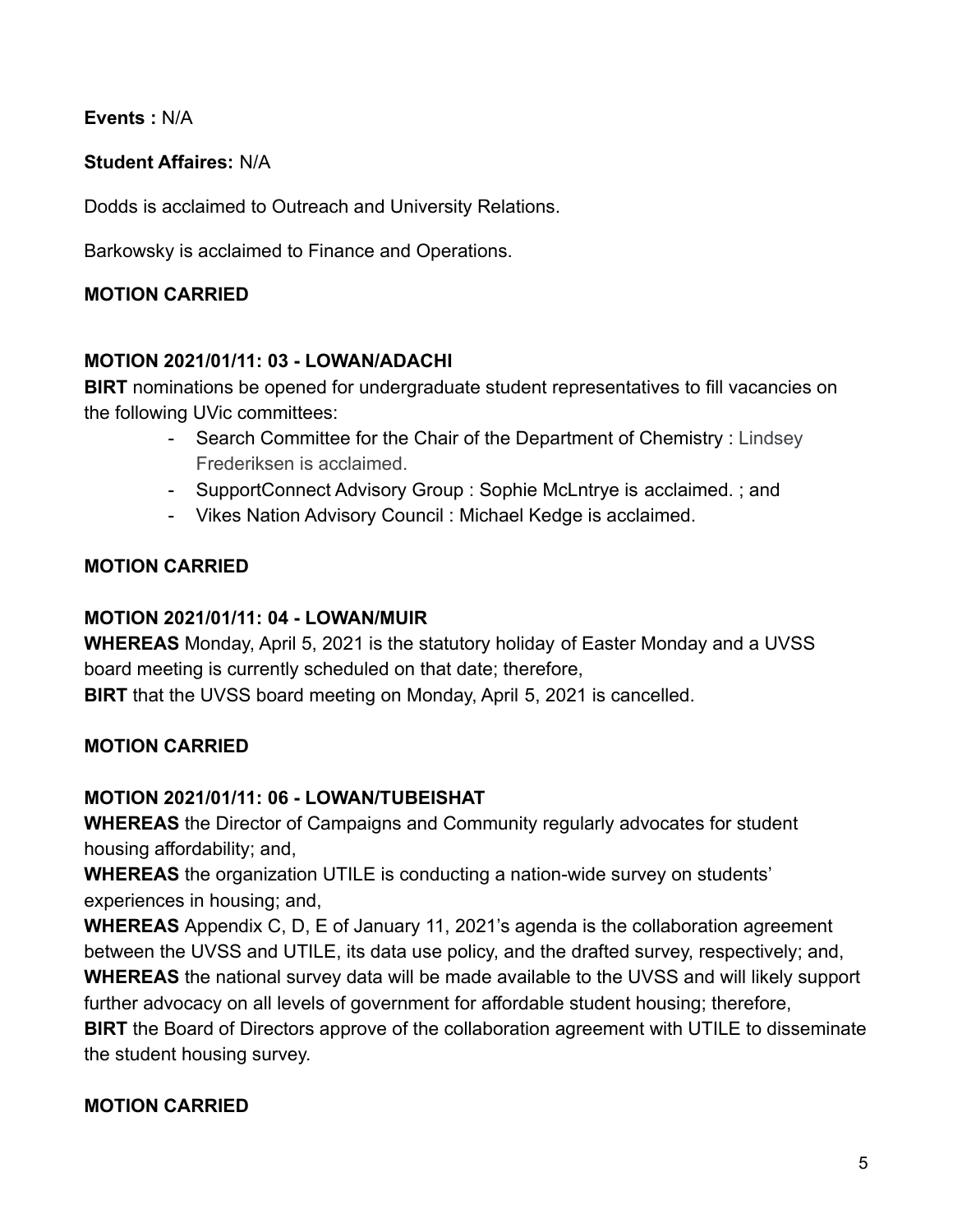# **MOTION 2021/01/11: 07 - LOWAN/DODDS**

**WHEREAS** the CCSS and UVSS have historically collaborated on local transit improvement advocacy; and,

**WHEREAS** the core goals of the Make Transit Work campaign is to make transit electric, accessible and free; therefore,

**BIRT** that the Board approve the signing a joint letter written on behalf of the CCSS and the UVSS in support of two motions going before the CRD board on January 13th, as seen in Appendix F.

## **MOTION CARRIED**

## **MOTION TO OMNIBUS: TUBEISHAT/NAG Motions 08,09 and 10.**

#### **MOTION CARRIED**

#### **MOTION 2021/1/11: 08 - TUBEISHAT/BERGLUND**

**BIRT** the following list of clubs are ratified and allocated their respective funding:

Returning clubs with full funding of \$177.31 each

- 1. ABS (Association for Baha'i Studies)
- 2. Ancient forest committee
- 3. Association for Women in Math UVic Student Chapter
- 4. AUVIC
- 5. Beer Club (UVic Wizards of Beer)
- 6. Best Buddies UVic
- 7. Biomedical Engineering Design Team (BMED)
- 8. Cabaret Voltaire Diversions
- 9. Canadian Society for Civil Engineering
- 10. Catholic Christian Outreach (CCO)
- 11. COVIDA
- 12. Ecological Restoration Club
- 13. Elect Her
- 14. Engineers Without Borders
- 15. Exercise is Medicine
- 16. Games Club
- 17. Girls off the Grid
- 18. Global Engineering Brigades
- 19. Her Campus
- 20. Hillel On Campus
- 21. Hong Kong Student Association
- 22. Inclusive Christians Club
- 23. Inter-Varsity Christian Fellowship Club
- 24. International Friendship Group
- 25. iranian students association at uvic
- 26. Japanese Culture Club
- 27. Leadership Through Diversity
- 28. Medieval Club
- 29. Mental Health Awareness Club
- 30. Model United Nations
- 31. Music Production Club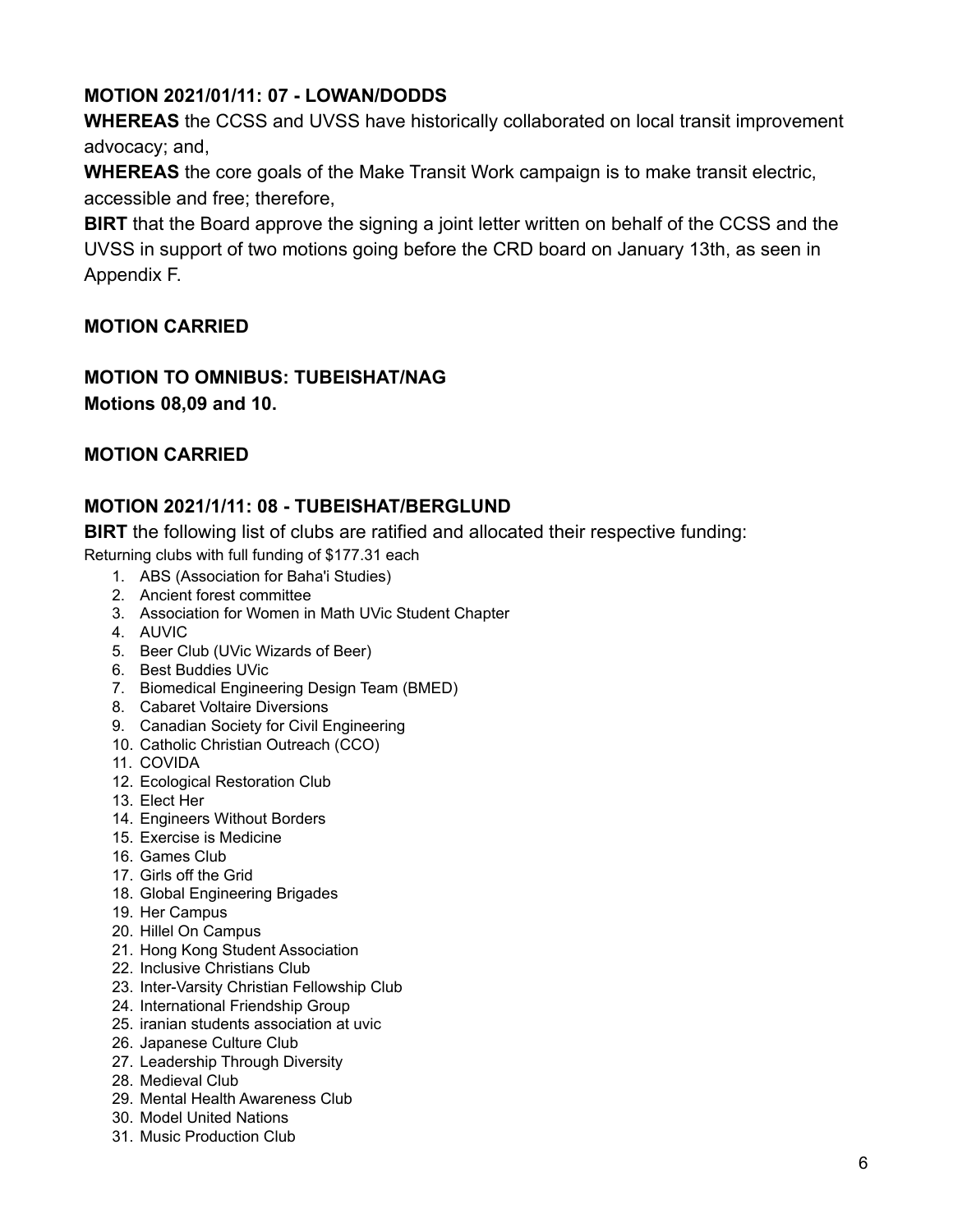- 32. Socialist Fightback UVic
- 33. Society for Indian Classical Arts (SICA)
- 34. Spikeball Club
- 35. STEM Undergraduate Consulting Organization (SUCO)
- 36. Students for the Salish Sea
- 37. Surfrider Foundation UVic Club
- 38. TharAllah (Shia Muslim Society of Victoria)
- 39. The Warren Undergraduate Review
- 40. University of Victoria Formula Hybrid
- 41. University of Victoria Global Medical Brigades
- 42. University of Victoria Renewable Energy Club
- 43. Uvic Blood4Life Club
- 44. UVic Competitive Programming Club
- 45. UVic Concrete Canoe Team
- 46. UVic CSGO/VALORANT Club
- 47. UVic Drama and Musical Theatre Club
- 48. UVic F&S Club
- 49. UVic Financial Analysis Club (UVFAC)
- 50. UVic Formula Racing
- 51. UVic Formula Racing Electric
- 52. UVic Friends of Israel
- 53. UVic Game Dev
- 54. UVIC Global Business Brigades
- 55. UVic Global Perspectives Society
- 56. UVic Greens
- 57. UVic Guitar Club
- 58. UVic Ismaili Students Association
- 59. UVic League of Legends Club
- 60. UVIC Live Music Club
- 61. UVic Minecraft Club
- 62. Uvic Muslim Student Association
- 63. Uvic ndp
- 64. UVic Photoclub
- 65. UVIC Pre Med Club
- 66. UVic Pre Veterinary Club
- 67. UVIC Pre-Dental Club
- 68. UVic Pre-Optometry Club
- 69. UVic Rocketry
- 70. UVic Seismic
- 71. UVic Stem Cell Club
- 72. UVic Students for Literacy
- 73. UVic Students Offering Support (SOS)
- 74. UVIC SUP Club
- 75. Uvic Table tennis club
- 76. Uvic Ukrainian Students' Society
- 77. UVIC UNICEF
- 78. UVic Urban Development Club
- 79. UVic Women in Science
- 80. Victoria Association for Psychedelic Studies
- 81. Victoria Mandarin Toastmasters club
- 82. Vikes Improv
- 83. WUSC UVic
- 84. Young Communist League

Returning club with half funding of \$88.65 each

1. Latinos Without Borders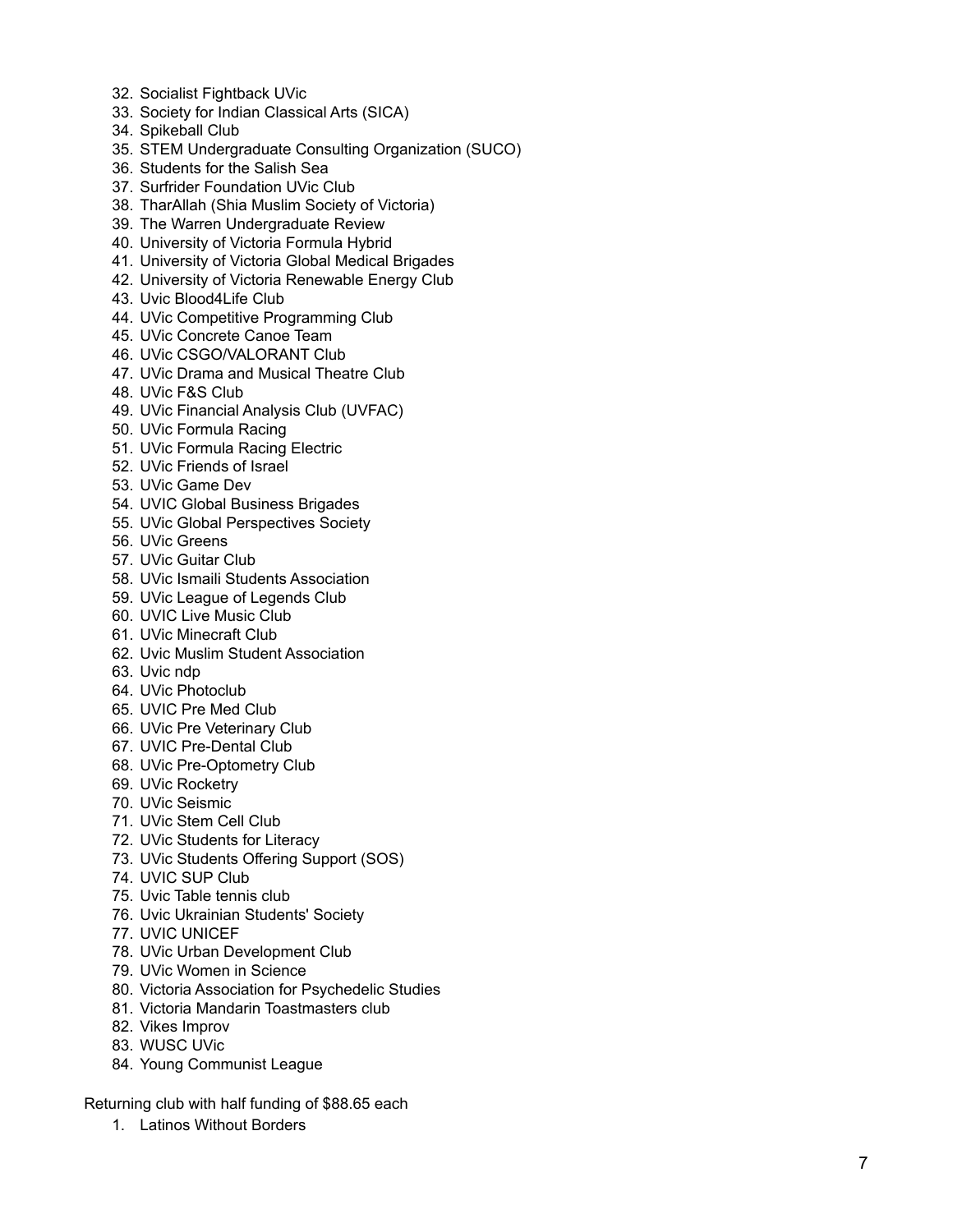- 2. UVic Photography Excursion Club
- 3. Rotaract Club of Victoria
- 4. The Wildlife Society UVic Chapter
- 5. UVic Kin Campus Club
- 6. UVic Poker Club
- 7. VikeLabs
- 8. Wise & Well VIC

Returning clubs with no funding

- 1. AERO
- 2. Chinese Students and Scholars Association
- 3. Science in Society Club
- 4. UCM (University Christian Ministries)
- 5. University Bible Fellowship
- 6. UVic Anime Club
- 7. UVic Astrophotography Club
- 8. UVIC BCYP
- 9. UVic Fashion Club
- 10. UVIC Submarine Racing Club
- 11. UVic Tenant Action Group
- 12. Young Women in Business

New clubs with half funding of \$88.65 each

- 1. Psyc After Undergrad
- 2. Students Above Stigma
- 3. UVIC Skateboarding Club
- 4. With a Grain of Salt

New clubs with quarter funding of \$44.33

1. ACI-UVic student chapter

New clubs with no funding

1. UVic Fashion Club

#### **MOTION 2021/1/11: 09 - TUBEISHAT/BERGLUND**

**BIRT** the following list of Special Project Grants are approved:

- AUVIC: \$600.00
- Best Buddies UVIC: \$200.00
- Cabaret Voltaire Diversions: \$600.00
- Ecological Restoration Club: \$500.00
- Elect Her: \$150.00
- Engineers Without Borders: \$250.00
- Formula Hybrid: \$500.00
- F&S: \$295.00
- Global Engineering Brigade: \$600.00
- Mental Health Awareness Club: \$600.00
- The Warren Undergraduate Review: \$600.00
- University of Victoria Global Brigades: \$600.00
- University of Victoria Global Medical Brigades: \$600.00
- UVic Biomedical Engineering Design Team (BMED): \$600.00
- UVIC Drama and Musical Theatre Club: \$250.00
- UVic Formula Racing Electric: \$500.00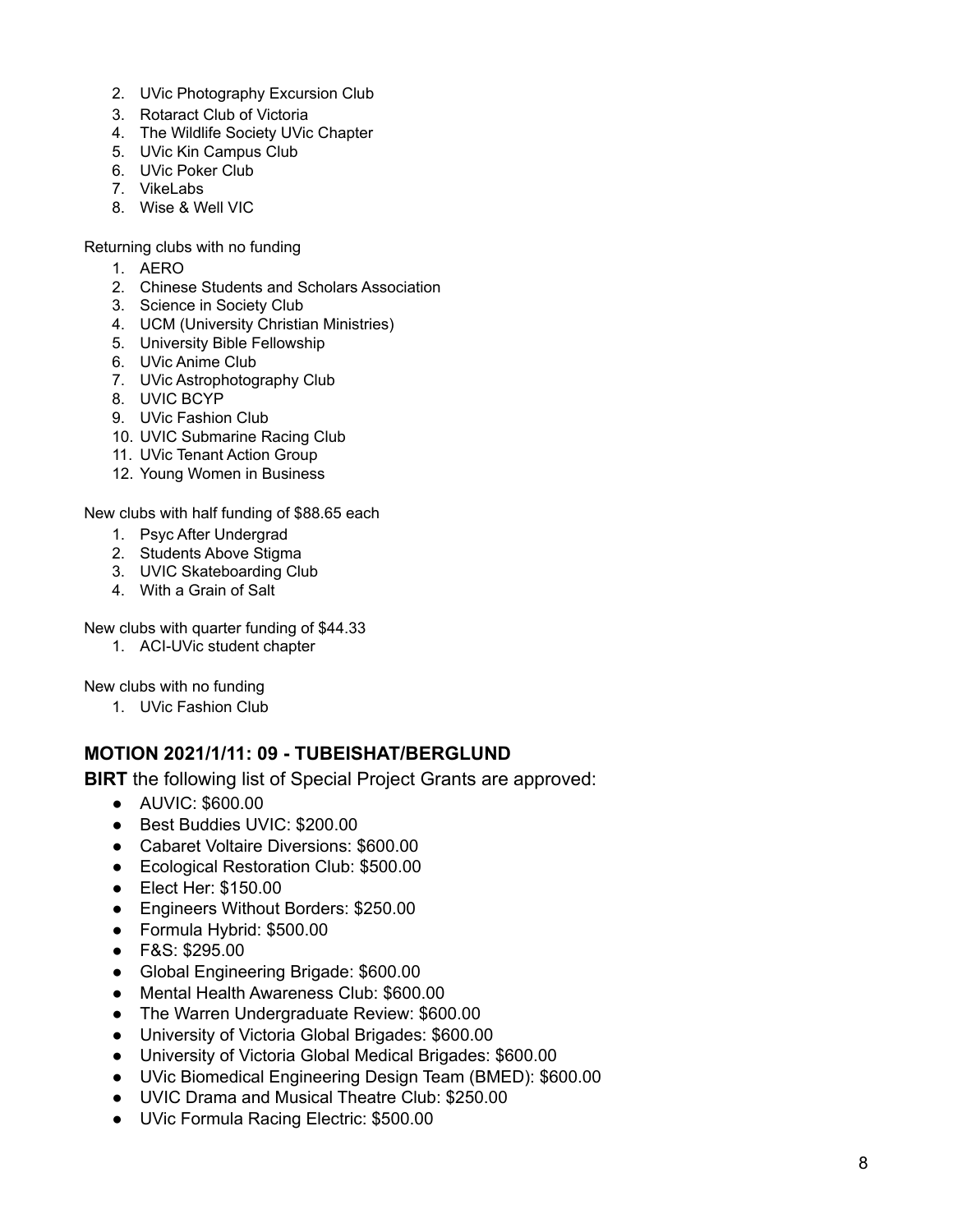- UVic Guitar Club: \$600.00
- Uvic Live Music Club: \$200.00
- Uvic Muslim Student Association: \$450.00
- UVic Rocketry: \$400.00
- UVic Tenant Action Group: \$600.00
- UVIC UNICEF: \$600.00
- Young Communist League: \$600.00

#### **MOTION 2021/1/11: 10 - TUBEISHAT/BERGLUND**

**BIRT** the following list of course unions are ratified and allocated their respective funding. Full funding of \$337.39 each

- 1. Biochemistry and Microbiology Student Society
- 2. Bureau of Anthropology Students (BOAS)
- 3. ChemSOC
- 4. French Undergrads
- 5. GASEOS (General Assembly of Students in Earth and Ocean Sciences)
- 6. Germanic and Slavic Studies Course Union
- 7. History Undergraduate Body
- 8. Indigenous Studies Student Union
- 9. PERKS (Physical Education, Recreation, and Kinesiology Student Society)
- 10. PHASERS
- 11. Philosophy Student Union
- 12. Psychology Organization of Students (Psych.O.S.)
- 13. Society of Geography Students
- 14. Students in Undergraduate Mathematics and Statistics
- 15. The Undergraduates of Political Science
- 16. University of Victoria Nursing Student Society (UVNSS)
- 17. Uvic Biology Undergraduate Society (BUGS)
- 18. UVic Computer Music Course Union (CMCU)
- 19. Uvic English Students' Association
- 20. UVic Writing Undergraduate Course Union
- 21. Visual Arts Students Association

Half funding of \$168.69 each

- 1. Art History and Visual Studies Student Association
- 2. Bureau of sociology students
- 3. University of Victoria Student Music Educators' Association

No funding

- 1. Greek and Roman Studies Student Association
- 2. Health Information Science Course Union Council

#### **MOTIONS CARRIED OMNIBUS**

#### **MOTION TO MOVE IN CAMERA - DODDS/BURD MOTION CARRIED**

**MOTION TO MOVE OUT OF CAMERA -LOWAN/BURD**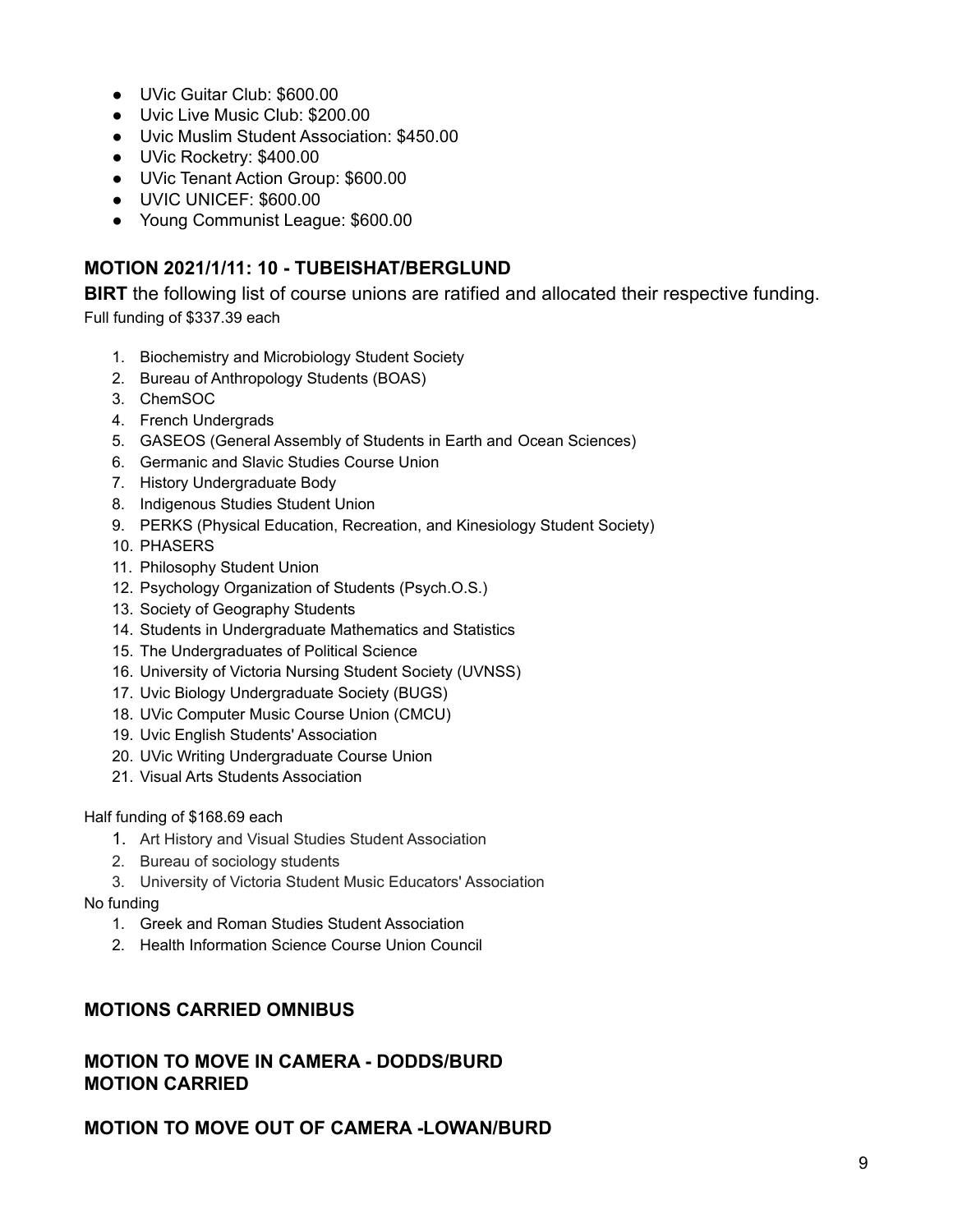#### **MOTION CARRIED**

#### **MOTION TO RECESS - LOWAN/BURD** Recess until 7:40pm **MOTION CARRIED**

#### **MOTION 2021/01/11: 11 - HERNANDEZ/MUIR**

**WHEREAS** Open Education Resources are teaching, learning, and research resources whose authors allow others to use, distribute, keep, or make changes to them; and,

**WHEREAS** the price of course materials can be a large barrier to education; and, **WHEREAS** Open Education Resources provide students significant cost savings each year; and,

**WHEREAS** many directors on the UVSS Board campaigned on post-secondary affordability and accessibility; and,

**WHEREAS** the UVic Division of Learning and Teaching Support and Innovation (LTSI) is coordinating the distribution of grants for the creation of Open Education Resources, of which a considerable sum will employ students as research assistants; therefore, **BIRT** the Board approves the allocation of \$1000 from Donations and Grants to LTSI's Open Education Resources grant.

#### **MOTION CARRIED**

#### **10. IN-CAMERA**

#### **MOTION TO MOVE IN CAMERA - MUIR/NAG MOTION CARRIED**

- **a. Legal**
- **b. Personnel Committee Report**

#### **MOTION TO MOVE OUT OF CAMERA - LOWAN/TUBEISHAT MOTION CARRIED**

The meeting moved out of camera at 7:48pm.

#### **11. MEETING TIMES**

**The next meeting scheduled by the Board of Directors is:** Monday, January 25, 2021 via Google Meet (online).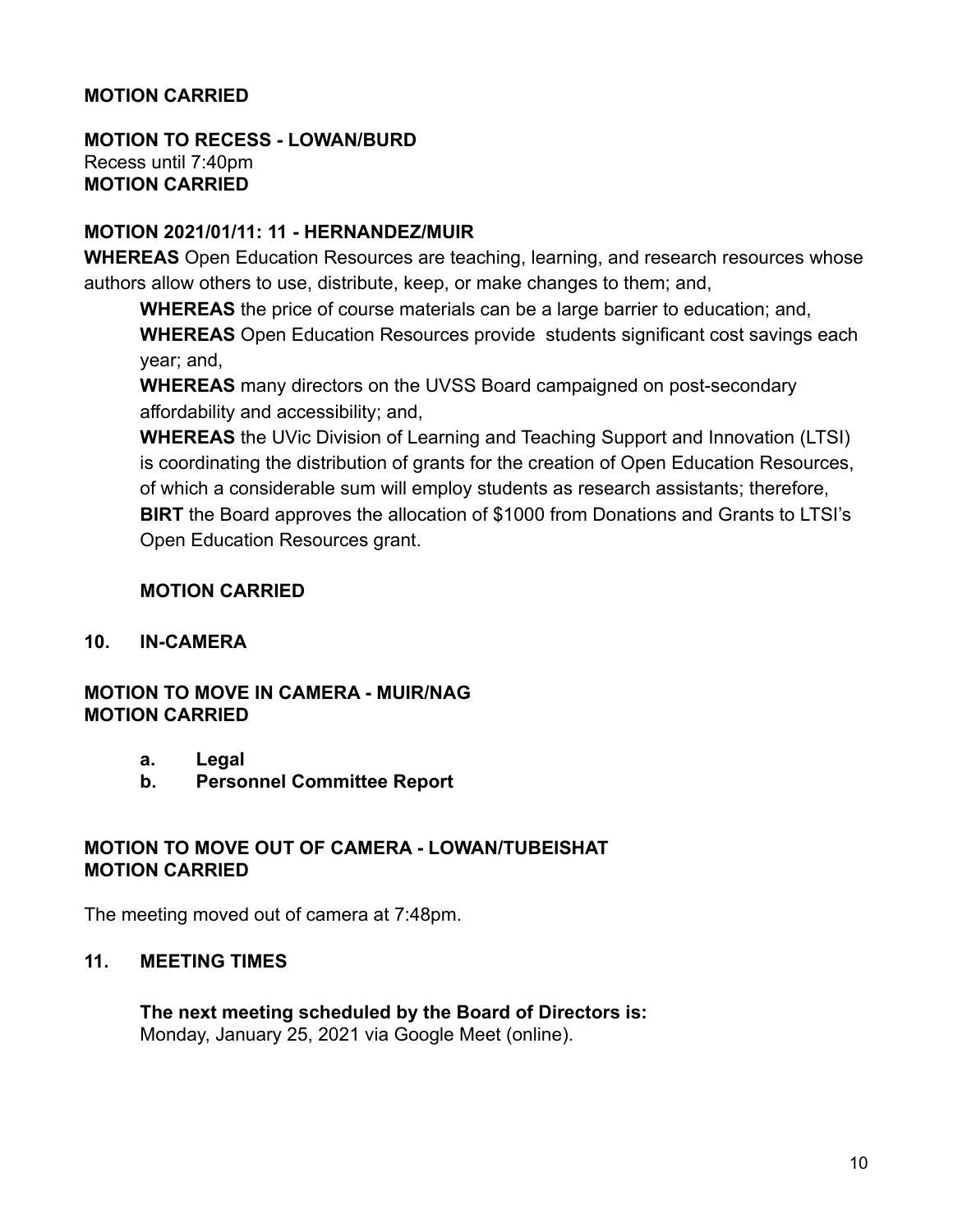# **12. ADJOURNMENT**

## **13. BOARD DIRECTORS' REPORTS**

#### **EMILY LOWAN (119 hours)**

General

- Campaigns Committee
- Portfolio meetings
- Volunteer recruitment and training
- Executive Committee
- Personnel Committee and bargaining preparation
- Completed provincial government submission
- Peer support Centre Committee
- Board meeting
- Operational Relations Committee
- Leads meeting
- Policy development on Lead Director job descriptions
- Mobilized students to contribute to City of Victoria 2021 Budget Consultation
- Filmed video summarizing student priorities and asks for City of Victoria 2021 Budget Town Hall

Rethink Mental Health Campaign

- Social media coordination for self-care package giveaway
- Coordination for BIPOC mental health student experience focus group

Let's Get Consensual

- Coordinated working group meeting
- Planning for informational social media video campaign
- Replaced bathroom posters in the SUB with Let's Get Consensual posters

Make Transit Work

- Voting seat advocacy coordination
- Research on minor transit improvements
- Campaign plan to enact minor transit improvements
- Worked with student to create and disseminate transit experience survey
- Working group meeting

Divest UVic

- Martlet interview
- Social media coordination
- Working group meeting
- Meeting with President Hall and staff
- Meeting with UVic Treasury
- Meeting with UBC Divest group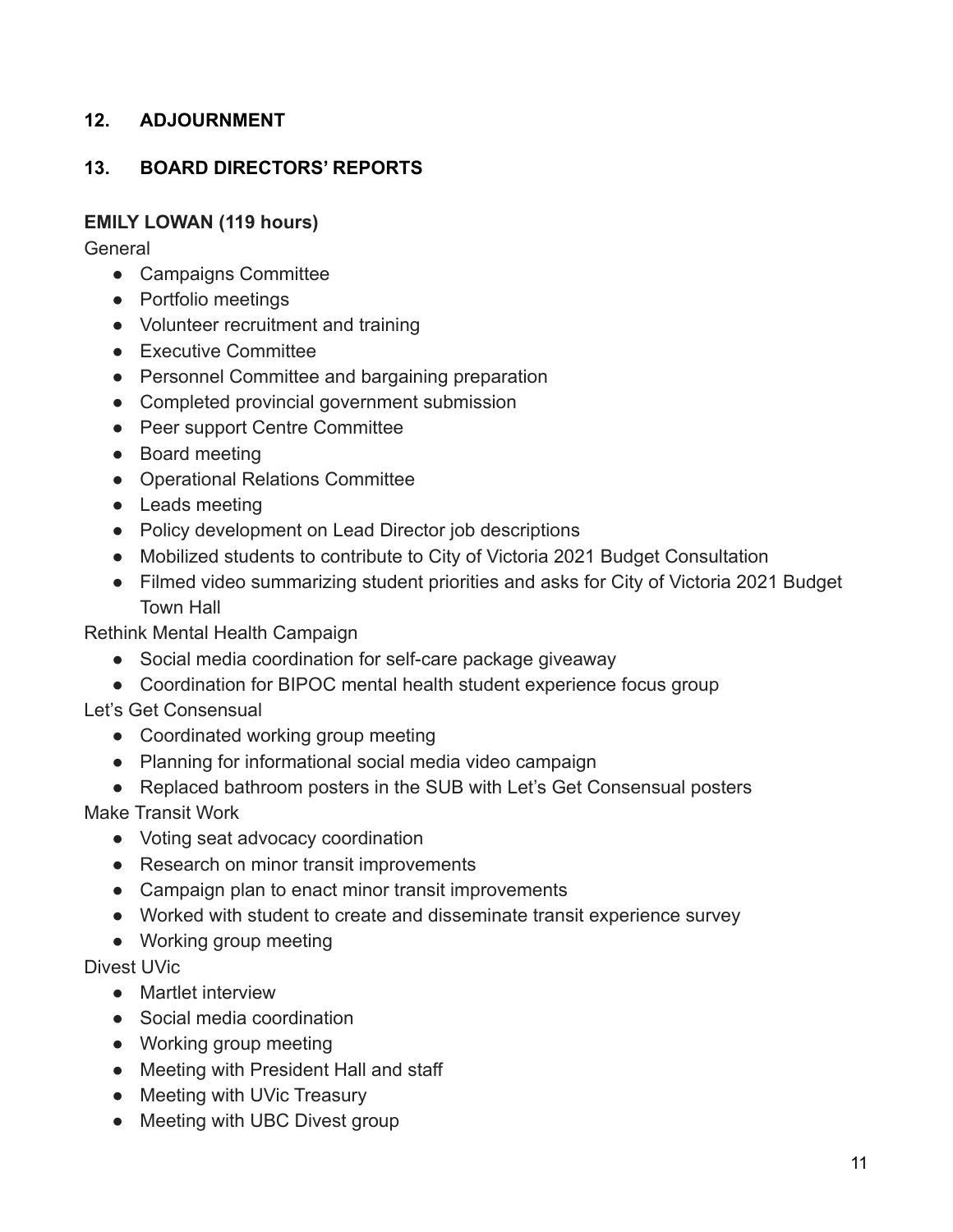# **CALEB BURD (27.5 hours)**

- Met with other leads
- Attended campaigns committee
- Met with excluded management
- Coordinated further Health and Dental Opt-out appeals
- Met with Vancity wealth advisor
- Drafted motion for board meeting
- Filed check requisitions
- Signed checks
- Met with graphics department about the SUB business survey
- Emailed various university administrators

## **SARINA DE HAVELYN (42 hours)**

- Campaigns Committee
- Chaired Executive Committee, Board meeting, Operational Relations Committee, Leads meeting, Electoral Committee
- Vice Provost Hiring Committee
- Worked with Dalal and Mariel on Equity Survey to students
- Created work orders with Marran for the UVSS Game Night
- Completed media tasks regarding UVic's COVID-19 survey
- Assisted Dalal with C+CU Days prep
- Responded to student questions and concerns
- Prepped for and met with President Hall regarding Divestment
- Met with head of UVic communications to discuss streamlined communication strategies for UVic students

# **DALAL TUBEISHAT (89 hours)**

- Answered emails
- Held in-person and online office hours
- Had meetings with club executives
- Had internal meetings with other directors, advocacy group coordinators, excluded managers, accounting, and graphics
- Had external meetings with UVic administrators, faculty, and staff
- Planned for C&CU Days
- Planned for ratification and funding
- Signed cheques
- Updated and reviewed policy (Clubs Policy, Course Union Policy, Advocacy Groups Policy, Electoral Policy)
- Chaired and planned for Advocacy Relations Committee, Clubs Council, and Course Union Council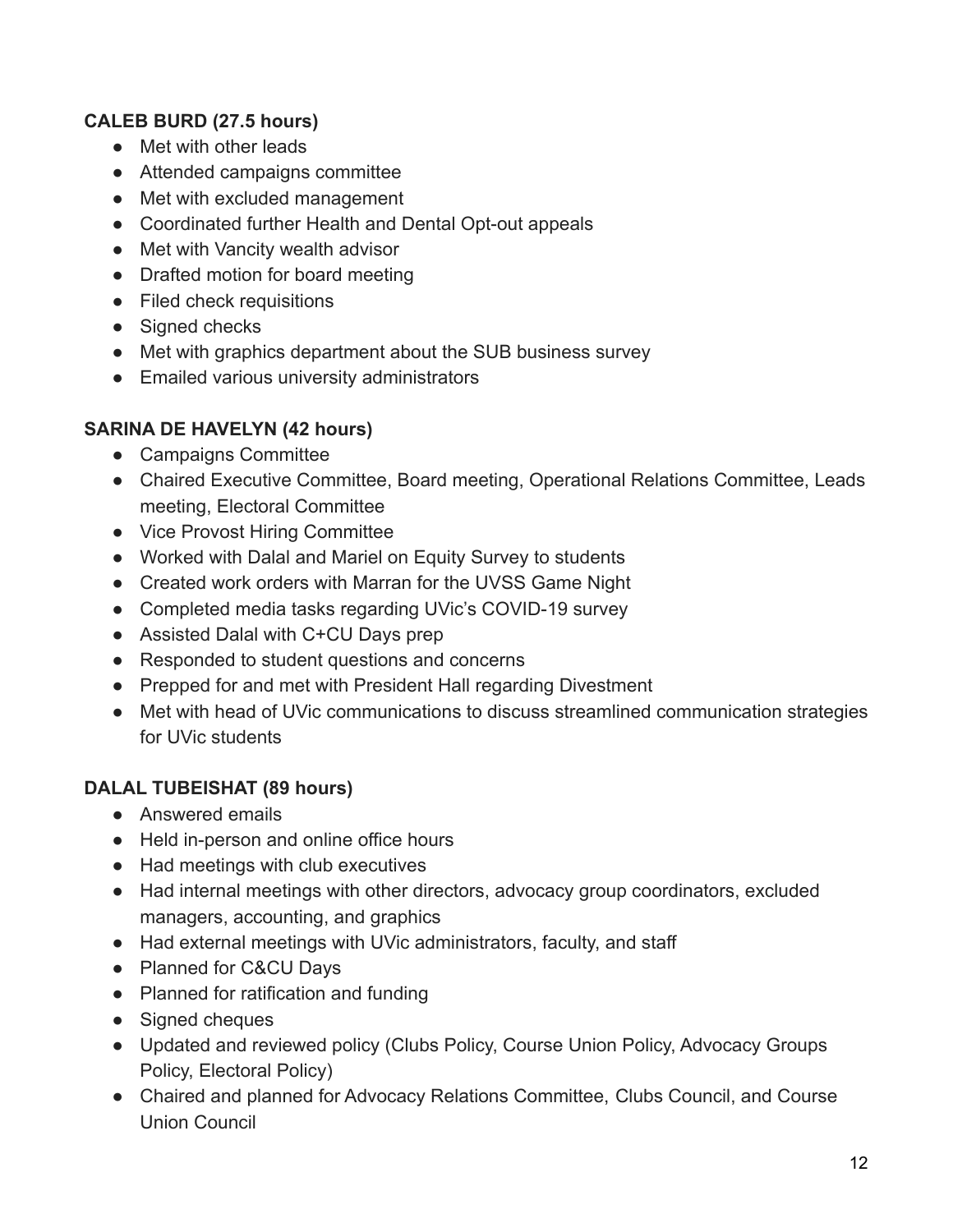- Attended Campaigns Committee, Executive Committee, and Electoral Committee
- Attended Advocacy Groups Coordinators Meeting
- Posted on social media
- Responded to members' questions on social media
- Did website edits

## **SEBASTIAN FRANCO-MONROY (62 hours)**

- Emails
- Phone calls
- Electoral committee
- Personnel committee
- Exec committee
- Rethink Mental Health
- Meeting with SOCC, Pride & OSL
- Draft making
- Trivia nights
- Meetings with RedBull & Yerba Mate
- Bargaining prep

## **DIPAYAN NAG (25 hours):**

- Preparing for New Students welcome.
- Preparation for BOG docket.
- General Admin Tasks

# **MARRAN DODDS (10.75 hours)**

- Communication with Sarina (1.25 hours)
- Board Meeting (1.5 hours)
- Teams Communication (0.25 hours)
- Book Club Prep/Work/Emails w/ Members (2.5 hour)
- Book Club Meeting (1.5 hours)
- Campaigns Committee (1 hour)
- Divest Meeting (1 hour)
- Planning Game Night (1.75 hours)

# **MARIEL HERNANDEZ (4.5 hours)**

- Dec. 18 Meeting with Student Affairs re: Clubs and Course Unions Day (15 mins)
- Dec. 21 Meeting with Student Affairs re: Clubs Policy (30 mins)
- Jan. 5 Campaigns Meeting (1 hour)
- Jan. 5 Meeting with Outreach and Student Affairs Directors re: Anti-Racism Survey (1) hour 30 mins)
- Jan. 6 Meeting with Electoral Committee re: planning (1 hour)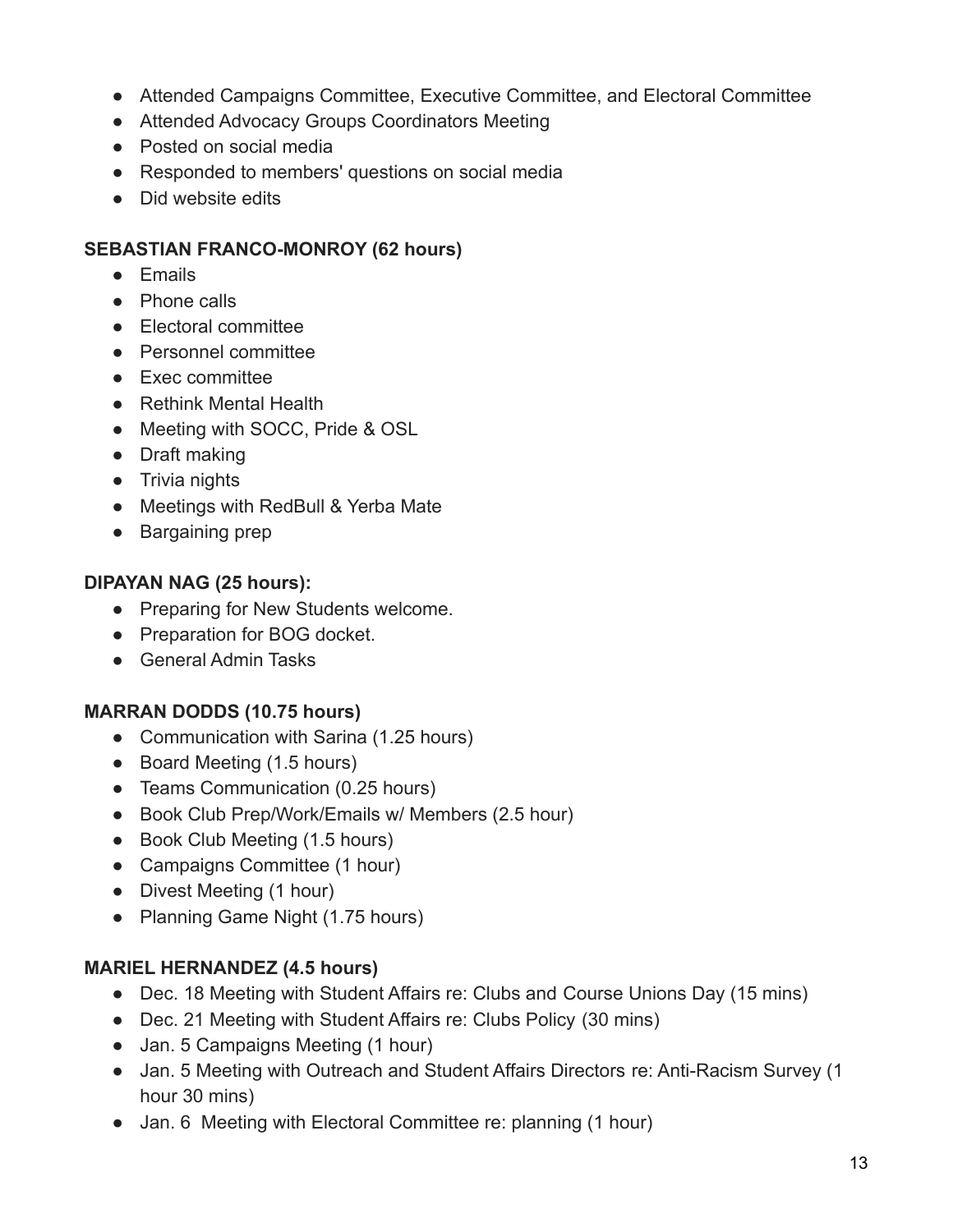# **EVAN GUILDFORD (2.7 hours)**

- Board Meeting
- Campaigns
- Make Transit Work

## **VICTORIA RITCHIE (3 hours)**

- Campaigns Portfolio Meeting (.5 hours)
- Campaigns Meeting (1 hour)
- City of Vic Budget Review (.5 hours)
- Portfolio related reading/work (1 hour)

## **JOCELYNN PARENT (1.5 hours)**

● Board meeting

## **KATY BERGLUND (6 hours)**

- Pride Collective General Meetings
- Pride Collective Board Meetings
- Planning for upcoming Pride Events

# **MARINA KIT MUIR - (4 hours)**

- Divest Meeting
- Meetings with GEM coordinator
- Work on GEM donation policy

#### **NATALIE BLECHA - (6 hours)**

- Policy Review (4 hours)
- SSD Holiday Gathering (1 hour)
- SSD/UVSS Communication (1 hour)